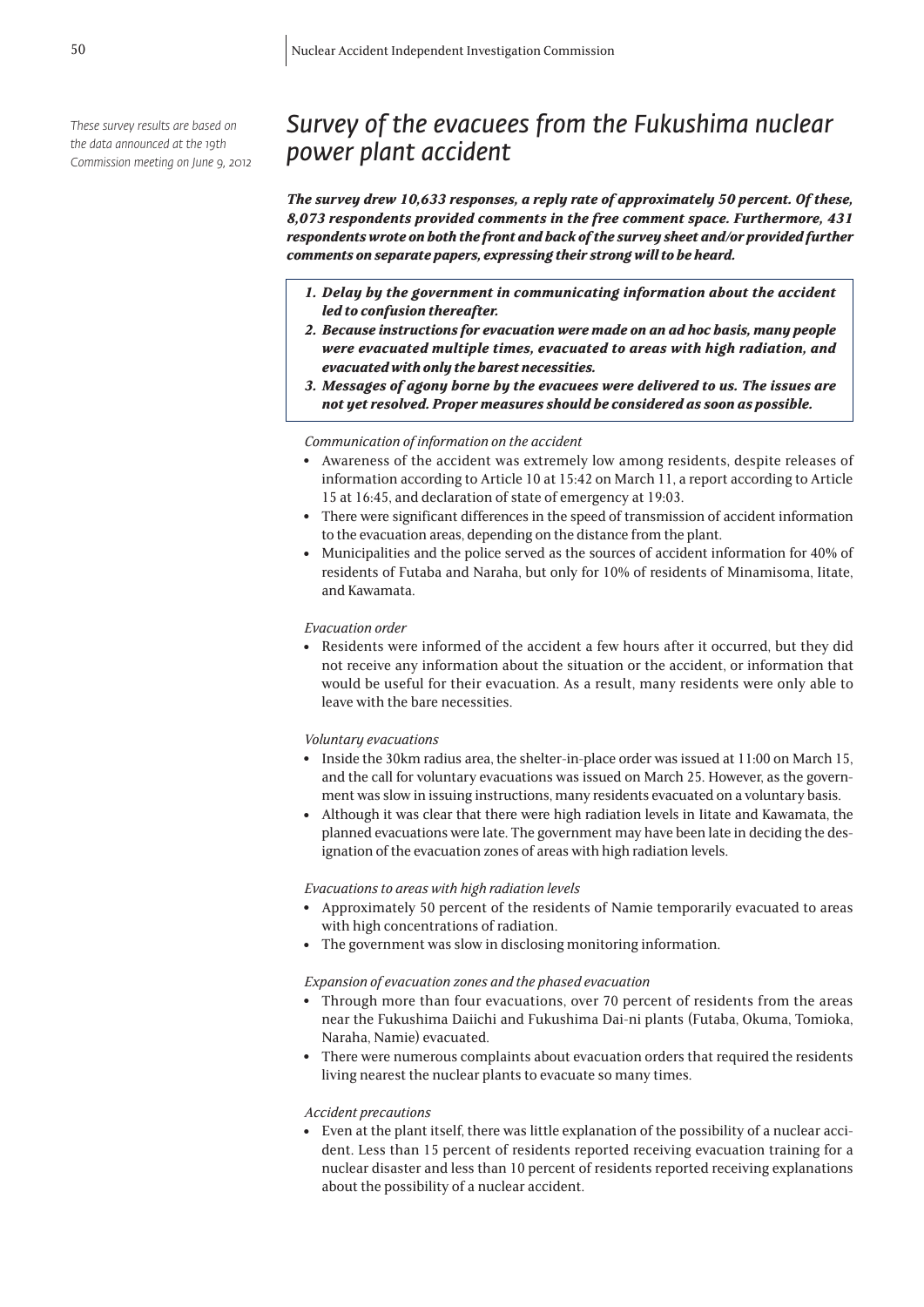

# **Survey results**

- <sup>l</sup> This survey was sent to citizens who were forced to evacuate as a result of this accident.
- *Objective:* To grasp the reality of how the evacuation was ordered and how the risks of nuclear power were explained
- Method: Postal survey
- <sup>l</sup> *Duration*: March 15 to April 11, 2012
- <sup>l</sup> *Targeted respondents*: 21,000 randomly selected households in 12 cities, towns and villages (55,000 households) in the evacuation zones
- <sup>l</sup> *Surveyed cities and villages*: Futaba, Okuma, Tomioka, Naraha, Namie, Hirono, Tamura Minamisoma, Kawauchi, Katsurao, Kawamata, Iitate.
- <sup>l</sup> *Total Respondents*: 10,633
- The Commission would like to express its gratitude to the many people who cooperated with this survey. The response rate was extremely high—50 percent.
- Of the 10,633 respondents, 8,073 (76%) provided comments in the free comment space. Furthermore, 431 respondents (4%) wrote on both the front and back of the survey sheet and provided further comments on separate papers, expressing their strong will to be heard.

# *Delay in information communication*

- Awareness of the accident was extremely low among evacuated residents. despite releases of information according to Article 10 at 15:42 on March 11, a report according to Article 15 at 16:45, and declaration of state of emergency at 19:03.
- <sup>l</sup> There were significant differences in the speed of transmission of accident information to the evacuation areas.
- Municipalities, the emergency radio system, or the police served as the sources of accident information for 40% of residents of Futabamachi and Narahamachi, but only for 10% of residents of Minamisoma, Iitate, and Kawamata.

# *Time of the evacuation order and source of information*

Within a few hours after the evacuation order was issued, the municipalities communicated the evacuation order to residents, showing that there was a high level of communication between the municipal governments and residents.

However, as there were areas in which the municipalities did not receive evacuation orders from the government, there were major problems in the transmission process of the evacuation order from the government to the municipalities.

<sup>l</sup> Residents were given the evacuation order, but they did not receive information about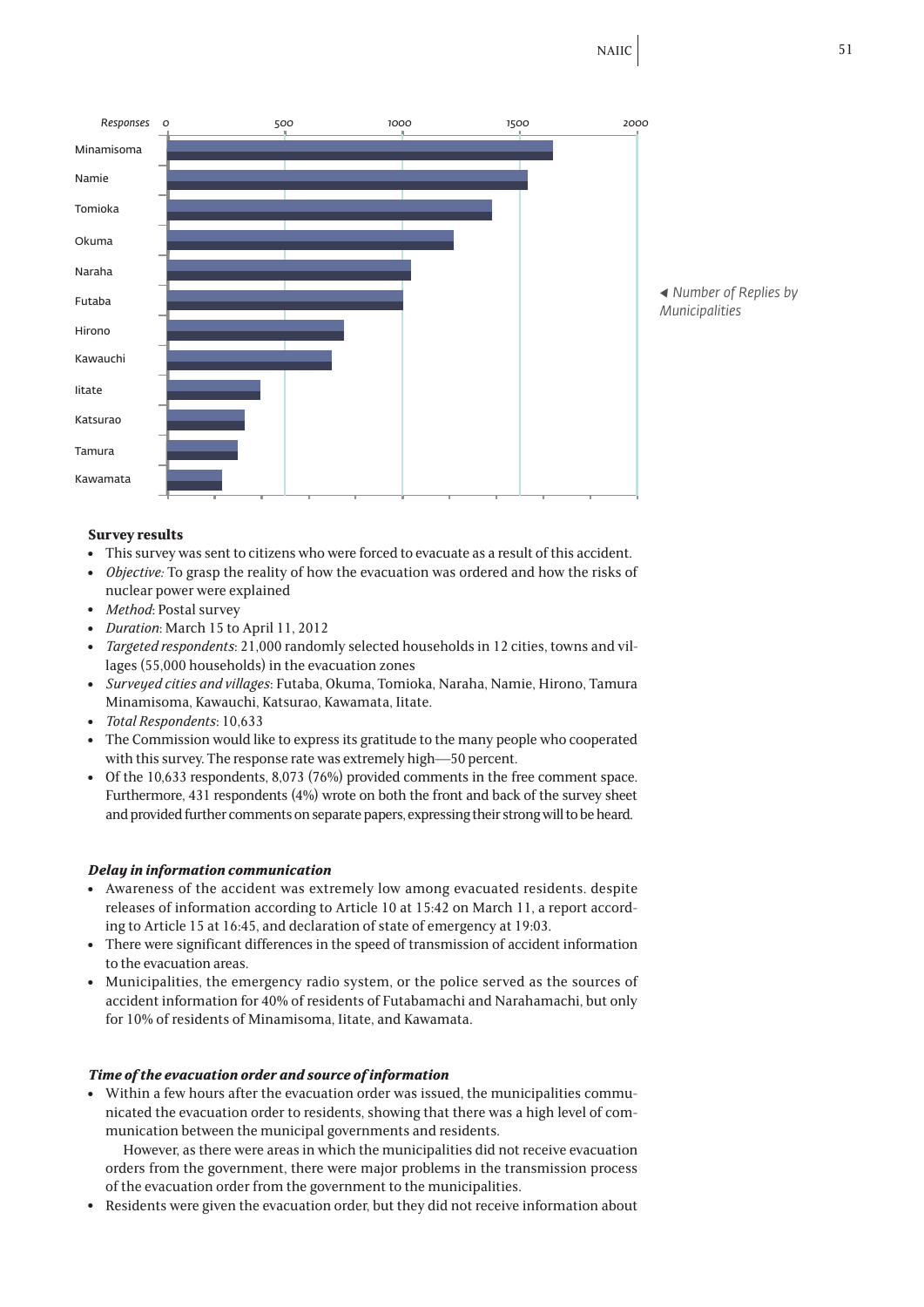





the situation or the accident that would be useful for their evacuation. As a result, many residents left with only the bare necessities.

- Many residents received information from the municipalities.
- A high percentage of residents of Minamisoma, Kawamata and Iitate received information from TV, radio or the internet.

# *(i) Comment by a resident of Futaba:*

"I left my house with only the bare necessities. I learned where to go through the emergency radio system while I was on the road. I arrived at the first evacuation site where I was instructed to go, taking 6 hours by car instead of only 1 hour in an ordinary situation. On my way there, my son who lives away called and told me that I should not expect to return soon. Only then did I start to recognize little by little what was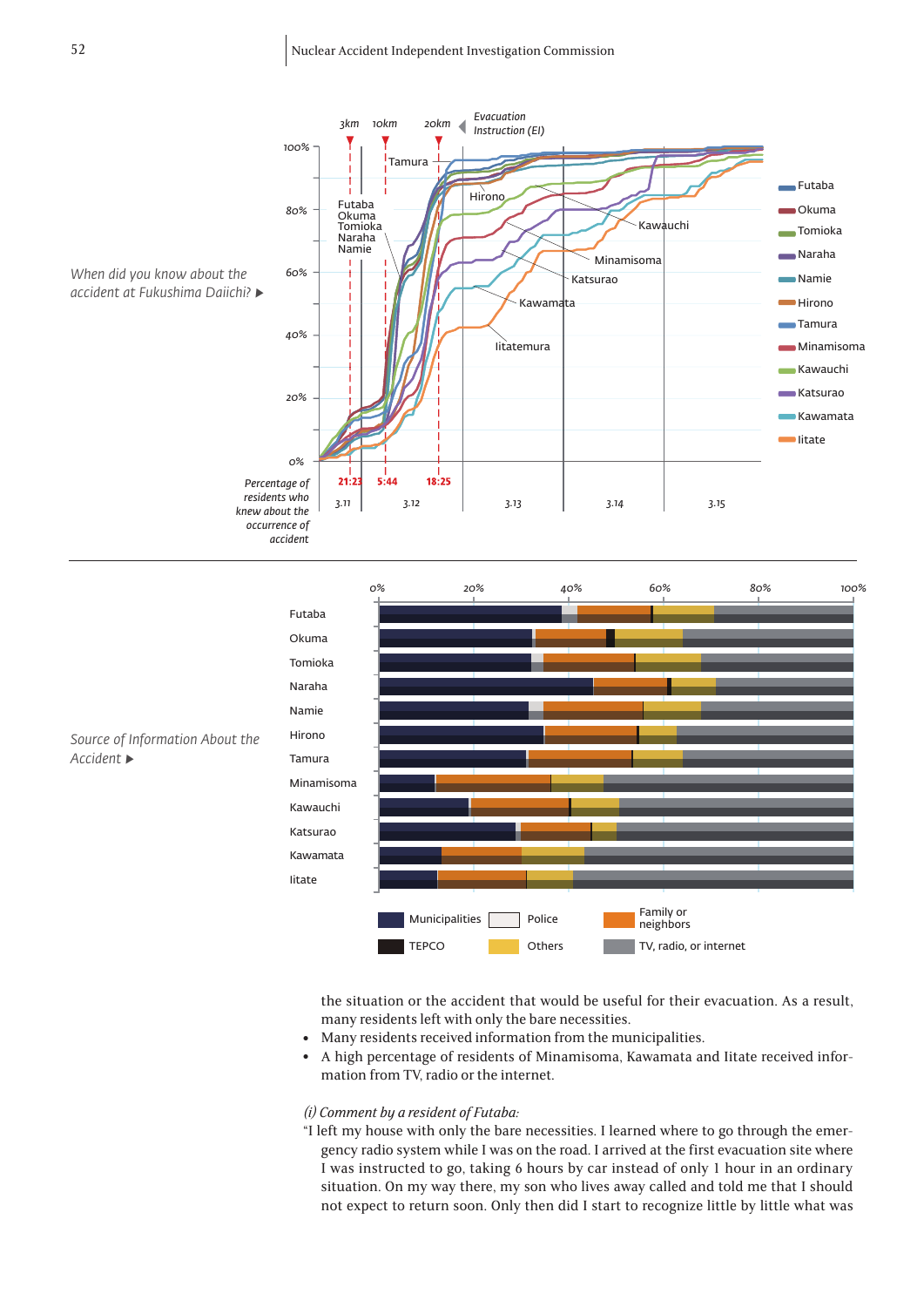NAIIC 53





*◀ Source of Information About the Evacuation Instruction*

actually happening. That is what I recall. Can you think what life is like when you are displaced and separated from your friends and people you know?"

# *(ii) Comment by a resident of Okuma:*

"If there had been even a word about a nuclear power plant when the evacuation was ordered, we could have reacted reasonably, taken our valuables with us or locked up the house before we had left. We had to run with nothing but the clothes we were wearing. It is such a disappointment every time we are briefly allowed to return home only to find out that we have been robbed again."

#### *(iii) Comment by a resident of Tomioka:*

"We wanted to hear clearly that we would not be able to return for awhile. I couldn't bring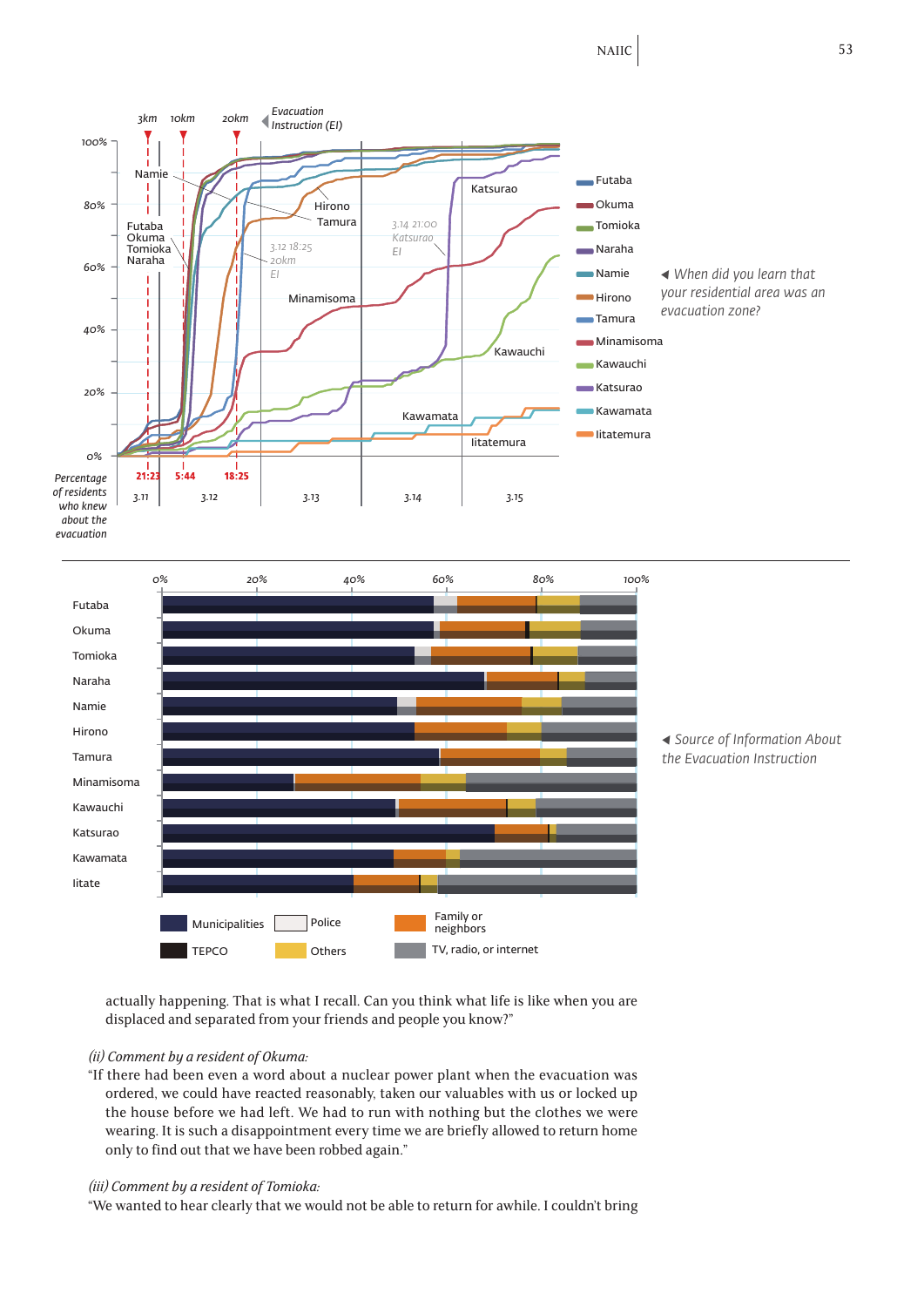my valuables with me. In particular, because records of medical treatment were left at home, my parents' conditions worsened during evacuation. It is hard especially for elderly people to flee unprepared. I have no attachment to Tomioka because we were only renting the house, but if we cannot live in the temporary housing forever, we will lose a place to live permanently. There are other problems, too. So I want to be on welfare support again. It was not staff from the prefectural government or the town hall who were there to guide us during the evacuation, it was the medical service workers who were usually seeing my father. It took half a day to figure out where he was taken. It took too long to create a roster of evacuees."

#### *(iv) Comment by a resident of Namie:*

"I managed to spend a night in an elementary school in Tsushima district after hearing an announcement in the town gymnasium in the morning of March 12 that a tsunami had approached Namie-Higashi Junior High School, instead of being told of the accident at the nuclear power plant. If I had been told specifically about the accident, I would have evacuated to somewhere further than Tsushima. It is disappointing that information was not given."

#### *(v) Comment by a resident of Minamisoma's Odaka ward:*

"We didn't know there was a hydrogen explosion at the plant, so we couldn't guess why we had to evacuate. The director (of TEPCO) at the time of the accident recalled on TV that he thought he might die at the time, but that sort of information should have been announced to the nearby residents instantly. In any event, information was released too slowly. The residents have not been treated properly."

#### *Time of evacuation*

- A few hours after the evacuation order was issued, most of the residents (80-90%) in the evacuation zones started to evacuate.
- In the 30km area surrounding the nuclear power plant residents had no choice but to evacuate voluntarily. Even though a high level of radiation was observed in Kawamata and Iitate, designation of the planned evacuation area was delayed.
- Inside the 30km radius area, the shelter-in-place order was issued at 11:00 on March 15, and the call for voluntary evacuations was issued on March 25. However, as the government was slow in issuing instructions, many residents evacuated on a voluntary basis.
- Although it was clear that there were high radiation levels in Iitate and Kawamata, the planned evacuations were late. The government may have been late in deciding the designation of the evacuation zones of areas with high radiation levels.
- In the space for comments, some residents from these areas expressed criticism that the government was slow in issuing the evacuation order or even that the government did not issue the order for their area.

# *(i) Comment by a resident of Minamisoma*

"In Haramachi in Minamisoma, we were told to 'stay at home,' and were never once told to evacuate. On TV, all they said was 'there are no immediate health effects,' making us even more afraid. Nothing has changed since the accident occurred. When there is very little progress in decontamination, it is too strange that the evacuation order has been lifted already. The government should think more about the local people."

# *(ii) Comment by a resident in Kawauchi (20km-30 km area)*

"On March 11, immediately after hearing first news of the accident, many people in the village evacuated to this area. Young people were emailing 'evacuate' to each other, almost like chain mail. However, we did not receive any official information on the evacuation. We were only told to stay indoors through the emergency radio system. After hearing a neighbor who has a policeman in his family say, 'I'm going to evacuate because it seems dangerous,' I decided to evacuate. I heard that the police had left Kawauchi by March 14. The volunteers who were giving out food had used up the remaining gasoline for their transportation. I wanted them to help us evacuate as early as possible. I can only think that they abandoned us."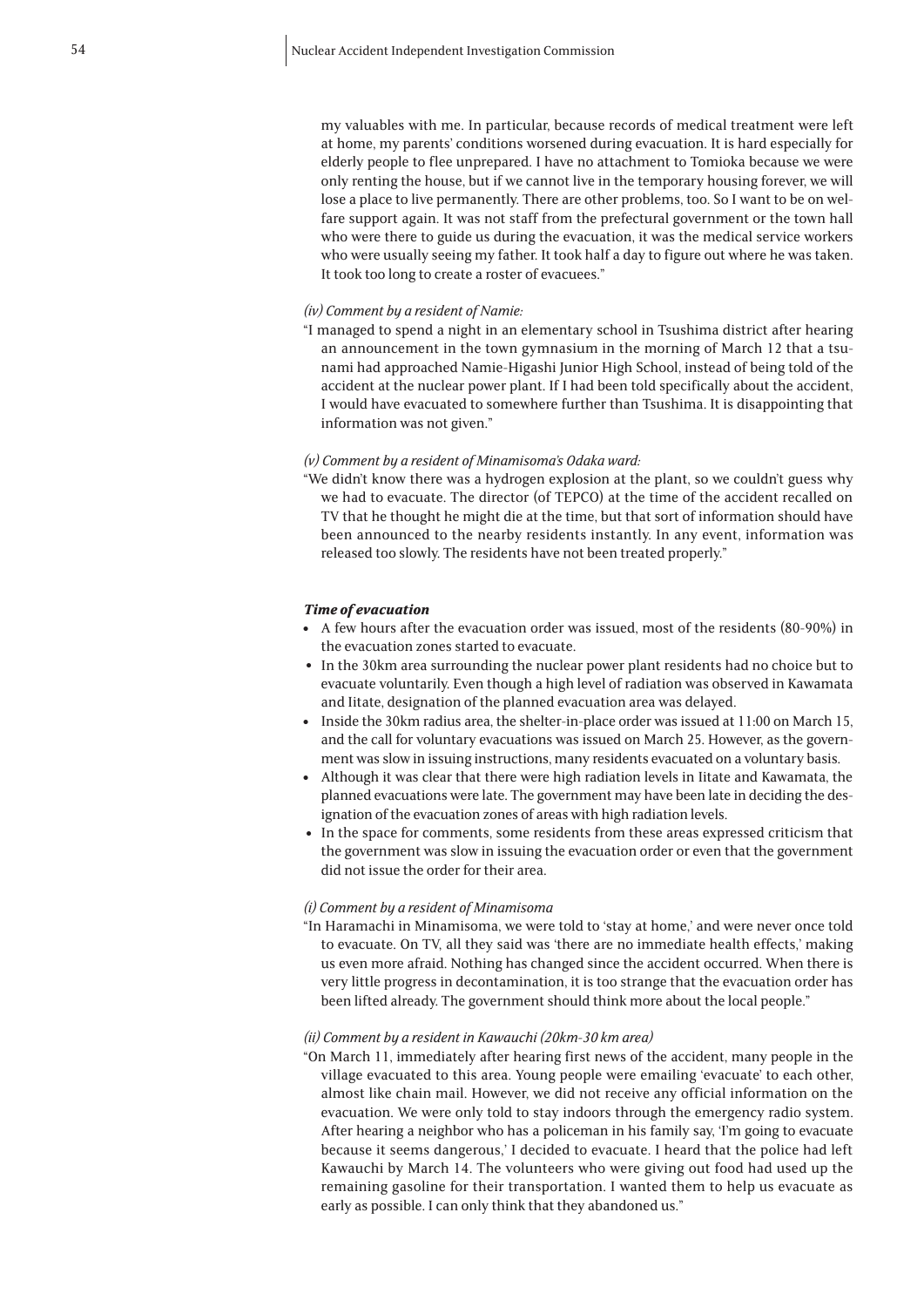NAIIC 55





# *(iii) Comment by a resident of Iitate*

"This area did not receive any information on the early stages of the nuclear accident. We heard about the radiation level only after the IAEA research team came in. Chief Cabinet Secretary Edano repeatedly said on TV that the radiation level 'will not have immediate health effects.' The reality is that residents in Iitate were exposed to radiation until April 22 (when the planned evacuation was ordered). It has been a year since then but we have received no damage compensation and the government is trying to cover it up by lifting the evacuation orders."

# *(iv) Comment by a resident of Hirono*

"Because they might panic... Because people in areas with more danger would not be able to evacuate… How the evacuation area was expanded to 10km diameter in the next phase from 5km diameter in the initial phase… While we only had TV as a source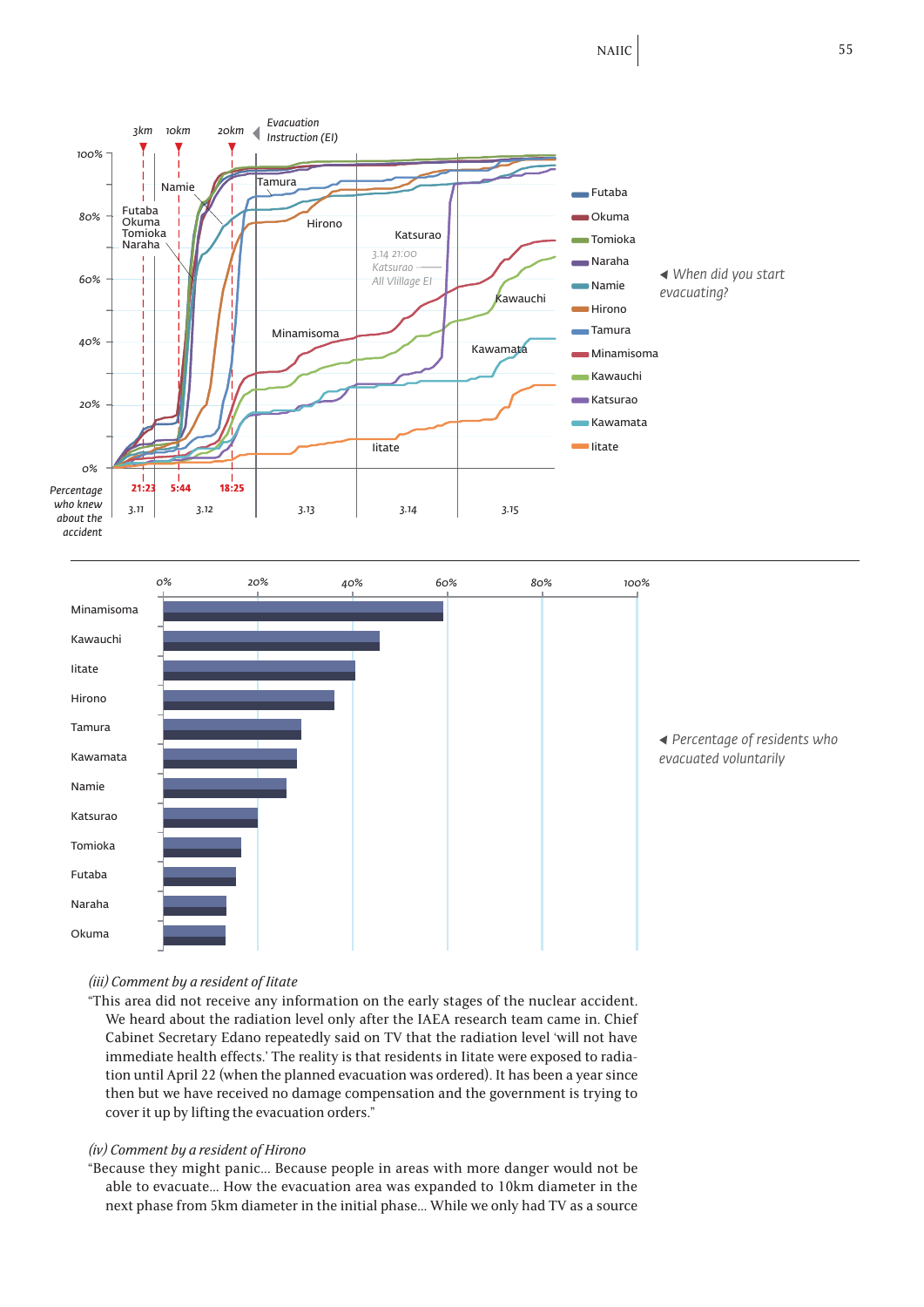of information without accurate information or an idea of how the accident would develop, the minister in charge kept stating 'it will not affect health immediately…' TEPCO kept talking about the safety and reliability of the reactors… I am disgusted at the low quality of people in charge of this country."

# *(v) Comment by a resident of Kawamata*

"They went on to say that there is no immediate effect, but the evacuation was explained on April 16. If they explained earlier, I could have found a specific place to evacuate. Although it was a large disaster, the response was too slow. The most important initial response based on the facts of the actual situation was not present and no orders based on 'measures in conformity' were given. I demand preparedness for emergency situations. All I saw was the politicians play party politics even though the nation is confronted with an unprecedented disaster. I question the humanity of those people. It is unfortunate that it was the nation who chose those people to be in charge."

## *Residents who evacuated to areas which later became evacuation zones*

<sup>l</sup> Approximately 50 percent of the residents of Namie temporarily evacuated to areas with high concentrations of radiation..



*Dissatisfaction about disclosing information from SPEEDI or monitoring data*

• Many comments by the residents of Namie, Minamisoma, and Iitate showed dissatisfaction over disclosure of information from SPEEDI or monitoring data.

*(i) Comment by a resident of Namie:*

"The fact that I evacuated to an area with the highest radiation dose in the absence of SPEEDI information remains a source of fear for my health for the rest of my life. Why didn't they disclose the SPEEDI information? What do they think about people's lives? Our house is not in a livable condition due to difficulties in rebuilding infrastructure, decontamination and fear of having an interim storage facility nearby. Nuclear power should be stopped. It will cause a second Fukushima and there will be nowhere to live in Japan."

#### *(ii) Comment by a resident of Minamisoma:*

"I wish the information had been disclosed much earlier. I understand that the decision by the government not to disclose was intended to prevent a possible panic. But residents were evacuated to areas with high concentrations of radiation because of the lack of information. From now on, causes of the accident should be investigated and a

*Percentage of residents who evacuated to areas from which they later had to re-evacuate due to high concentrations of radiation ▶*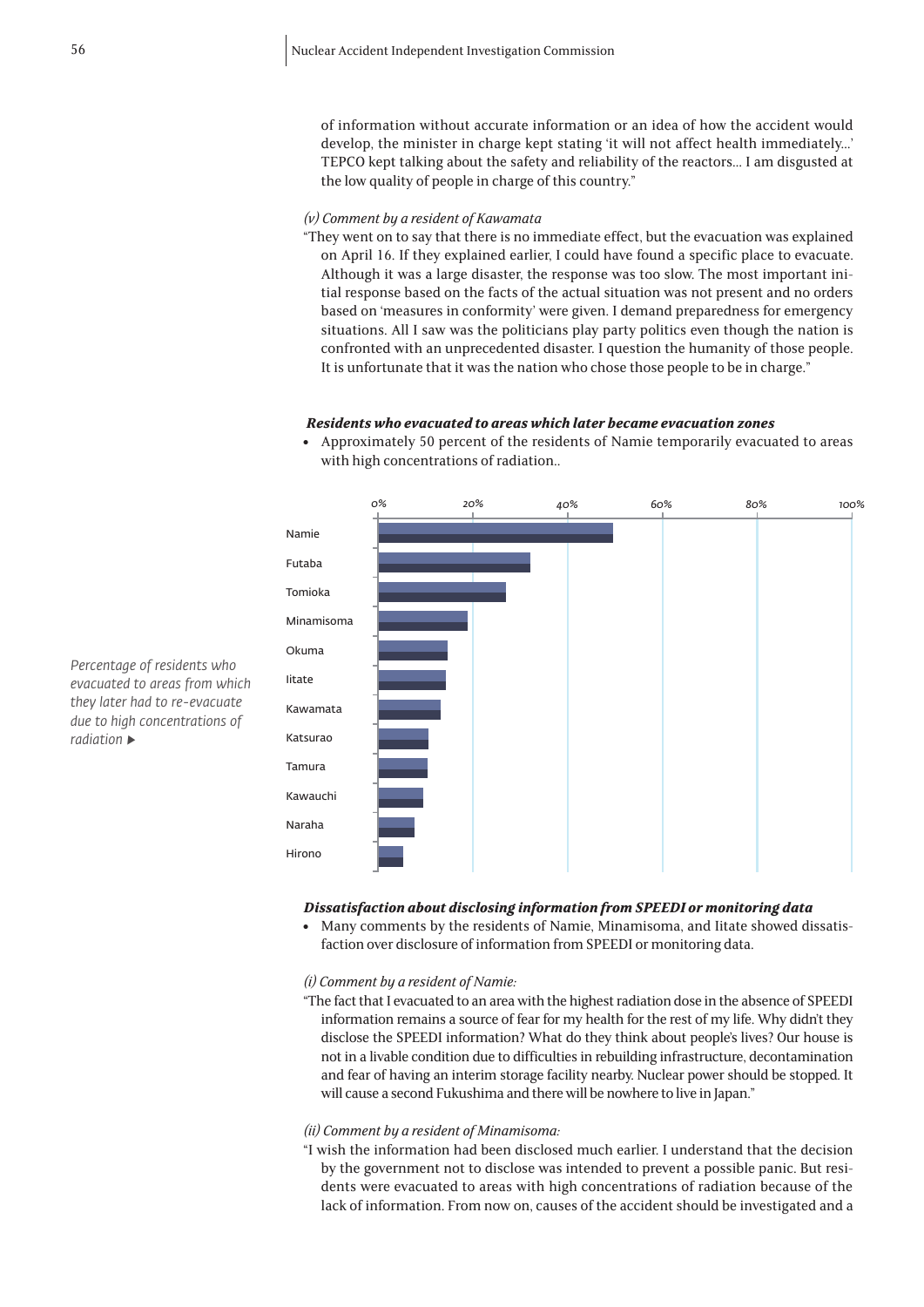manual for response measures should be established, because we do not know when the next accident will occur. I request methods to minimize damages from the accident to be considered, given that it is hard to prevent it."

# *(iii) Comment by a resident of Iitate:*

"I believe many people were exposed to radiation because of the inadequate accident response by the government and municipality. Data was deleted and deceptive instructions were given even though they were aware of the real situation. Do they really value our lives? Our family plowed snow outside of our house and got wet because we did not know about the radiation. We demand compensation for damages and health issues over the next few decades. What do members of NAIIC think of the lies that are being revealed even after more than a year has passed since the accident?"

# *Number of evacuations*

• In the year after the accidents, the residents nearest the plant had to evacuate a number of times. Approximately 70 percent of the residents of Futaba, Okuma, Tomioka, Naraha and Namie had to evacuate four times or more.



• The government was slow in disclosing monitoring information.

*◀ Number of evacuations prior* 

# *(i) Residents of Namie*

"Even if we return to Namie the tiles on our roof have fallen off and radiation contaminated rain comes in. These are not conditions in which we can live. Every time I return, I feel angry. Our younger son also says that it is impossible for us to live here anymore. On the afternoon of March 11, when we were just about to patch the roof we were told to evacuate to the gym of the nearby Tsushima school. We stayed in the school for 3 or 4 days. It was a place with high radiation levels. We moved six places inside and outside of the prefecture and finally stopped after coming here." (Nihonmatsu)

#### *(ii) Comment by a resident of Futaba*

"On March 12, our hotel did not have electricity or water. We were allowed to stay in an old hotel and they shared gasoline with us. Our son is in Saitama Prefecture and he let us stay there for four months. Currently, we are living together as a family of four. When we visited our house briefly on March 6, my husband suffered from shock when he realized that he could not return to the house he was born in and is currently in hospital. We are frustrated with the irresponsibility and dishonesty of the politics of this country and TEPCO."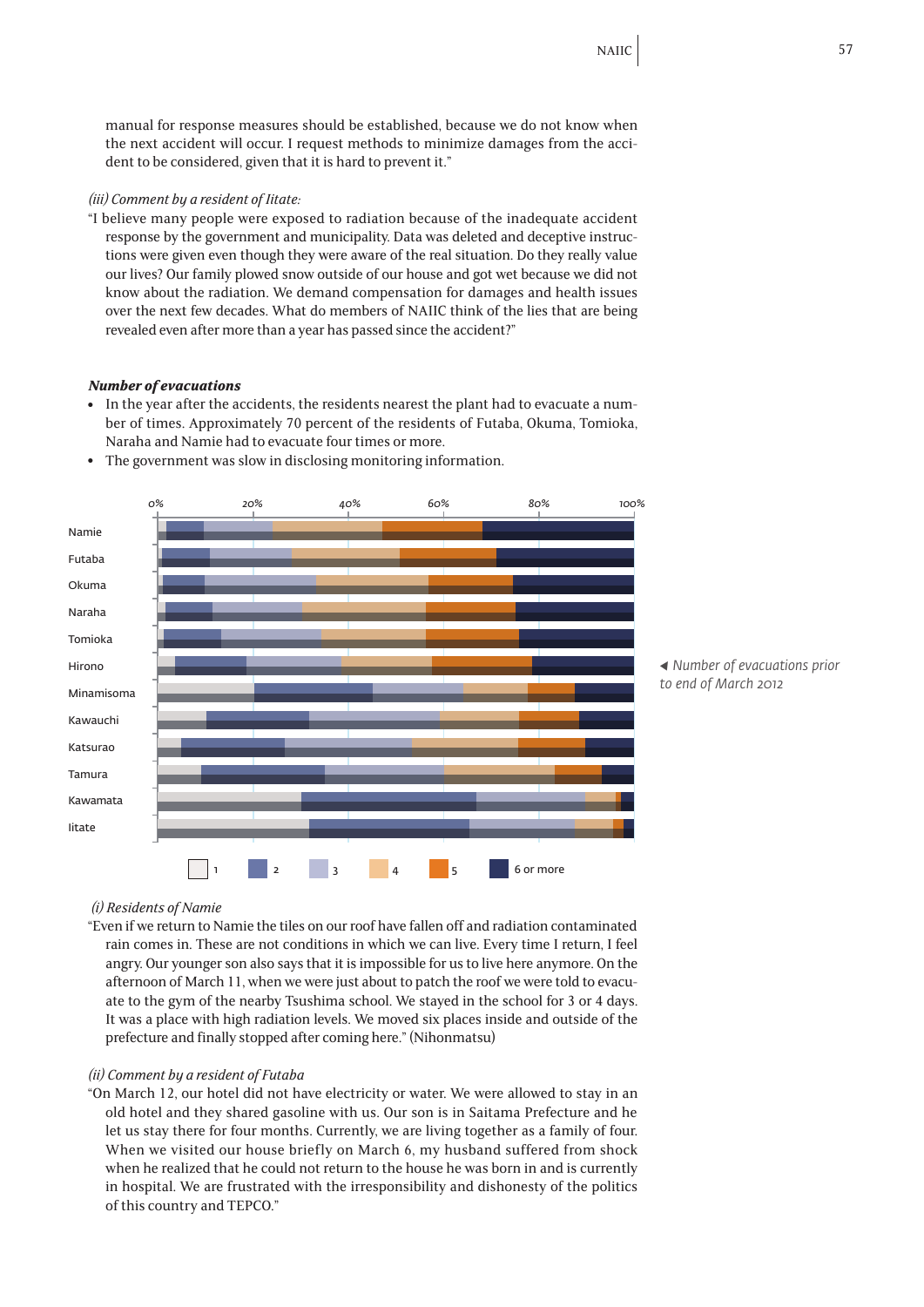

*Percentage of residents who experienced evacuation training before the nuclear accident occurred ▶*

# *(iii) Comment by a resident of Tomioka*

"We had no clue what was going on but we were told to evacuate to Kawauchi. When we got there, we had to move from place to place and finally arrived at Miharu but we were told that it was full. We were told to go to the evacuation center in Motomiya. We later moved several times after that and are currently staying in a rental in Iwaki. Since then one year has passed but we have no idea of what we are going to do."

# *Residents who were told about the possibility of an accident or received evacuation training prior to the accident*

- Even in locations near the plant, only 10-15 percent of residents reported receiving evacuation training, and less than 10 percent were told of the possibility of a nuclear accident.
- Some reported receiving an explanation that nuclear power plants were safe and secure, and so thought an accident would never occur.

# *(i) Comment by a resident of Futaba*

"I attended a lecture by TEPCO once. Raising the example of 9/11 in the U.S., they said that the nuclear power plants are safe no matter what happens. When I asked a question to reconfirm the absolute safety, the attendees at the lecture, many of who are family members of TEPCO employees, looked at me as if I did not understand any of what TEPCO told us. The attitudes and responses of TEPCO and the government, who seem to think so little of us, make me angry rather than sad. I demand a quicker and more sincere response."

# *(ii) Comment by a resident of Okuma*

"I used to work at a nuclear power plant and never thought of such an accident. When I was working as a contract worker for TEPCO on the first floor, I asked a team leader 'what if a tsunami similar to the one in Sumatra hits Japan?' The reply was, 'Impossible! There is no need to think of an impossible situation.' After all, TEPCO, the government, and the municipality did not think seriously enough. Nor did I. . ."

#### *(iii) Comment by a resident of Naraha*

"When I attended a lecture for local residents by TEPCO soon after the company hid an accident from the public, TEPCO said they not only had the first 3 layers of protection, but also the 4th and 5th layers of measures for safety, with an attitude that the attending residents would not understand what it means to have so many layers for safety. Now I realize all of what TEPCO explained was lies, and that I was deceived."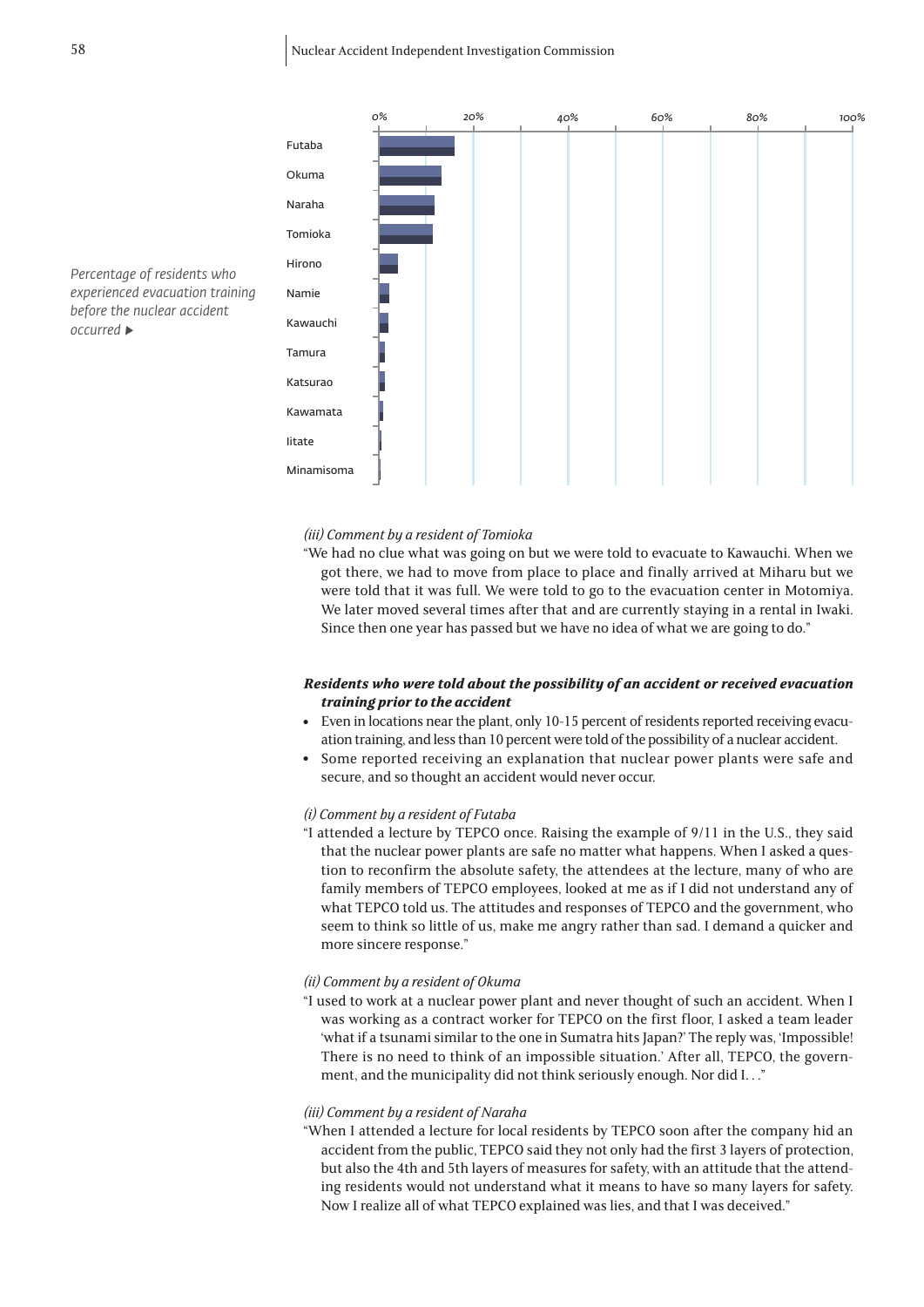

*◀ Percentage of residents who had been informed of the possibility of a nuclear accident before 3.11*

# *(iv) Comment by a resident of Tamura*

"They kept saying that the nuclear power plants are absolutely safe, then the accident occurred. If everyone involved thinks of the accident as merely an 'unforseeable accident' then this country must be very careless. The causes must be found and clarified. This accident must never be repeated. I want to give candid advice to the members of the Diet. They are supposed to consider the nation's daily life and rehabilitation, but they are preoccupied by political battles. While the accident investigation needs to be thorough, thorough discussion at the Diet must take place for the nation."

# *(v) Comment by a resident of Katsurao*

"We used to watch TV advertisements every day claiming that nuclear power costs less and is safe and clean energy. With vivid memories of such a message, we could not believe the accident happened, nor could we imagine a tsunami bringing on the tragedy. We still live in cramped temporary housing after more than a year. We have no idea when we can go back to our home. We absolutely oppose the re-commissioning of reactors. No new reactors should be allowed, and we must shift to renewable energy. Laws and regulations for such plans need to be established quickly. The government should accelerate the progress of compensation for accident damage. It is not like compensation for a traffic accident…. I am tired of my current living conditions. I demand that the government step forward to take responsibility and make every effort to compensate the victims. I am counting on the government."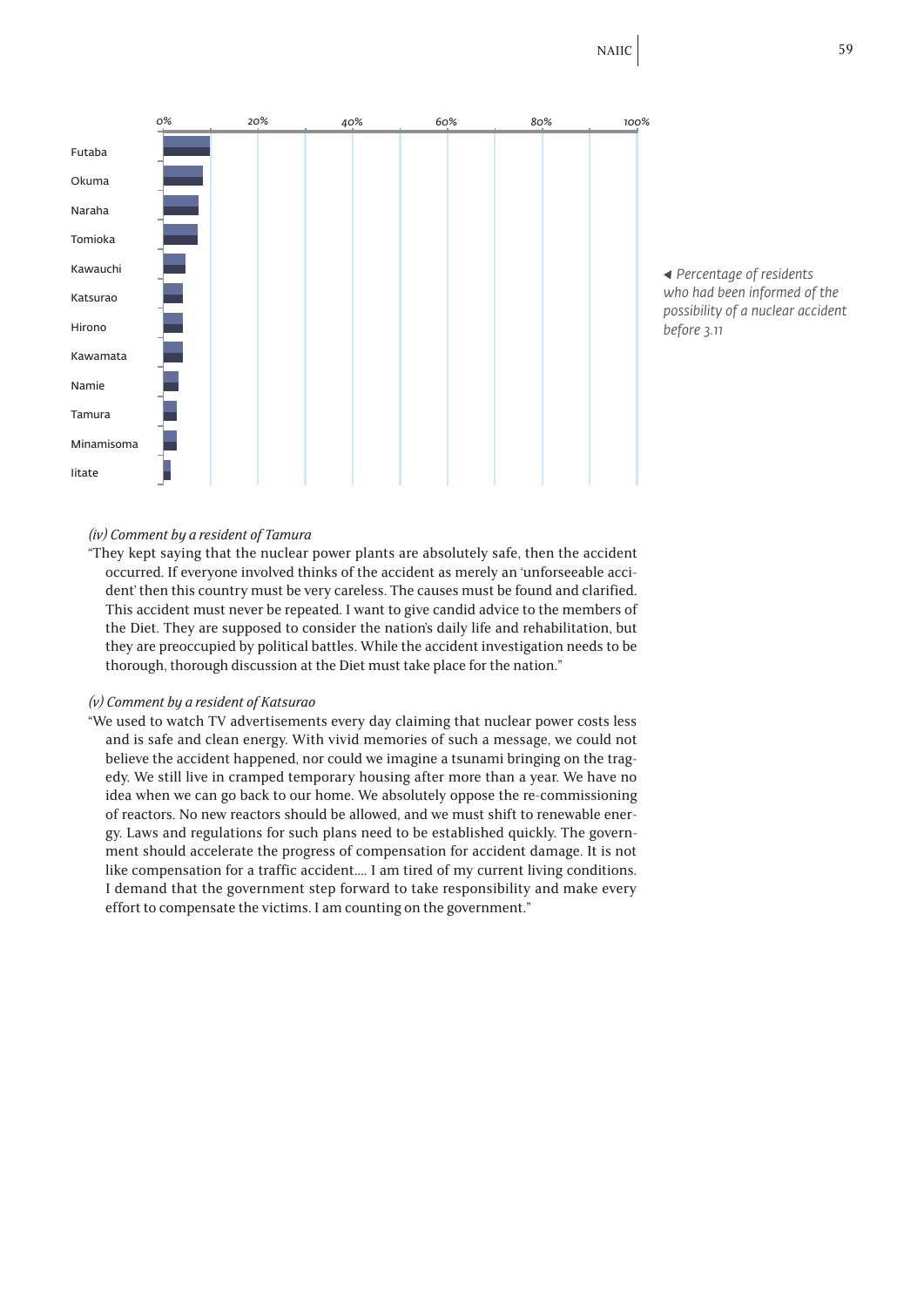| Messages extracted from the<br>free comments $\blacktriangleright$ | <b>Messages</b>                                                                                                                                                                                                                                          | No.   | $\%$  |
|--------------------------------------------------------------------|----------------------------------------------------------------------------------------------------------------------------------------------------------------------------------------------------------------------------------------------------------|-------|-------|
|                                                                    | Causes of the accident should be probed ASAP, and outcome of the study fully<br>disclosed. Demand for a thorough investigation in order to never let a similar accident<br>happen again.                                                                 | 1,120 | 14%   |
|                                                                    | Information issued by and behavior of government are unreliable and not trustworthy.                                                                                                                                                                     | 909   | 11%   |
|                                                                    | Dissatisfaction or demand for compensation.                                                                                                                                                                                                              | 876   | 11%   |
|                                                                    | · Dissatisfaction or demand regarding timing of compensation (urgent needs, etc.)                                                                                                                                                                        | 204   | 3%    |
|                                                                    | • Dissatisfaction or demand regarding conditions for receiving compensation<br>(discrepancies depending on region, age, employment status, etc.)                                                                                                         | 203   | 3%    |
|                                                                    | • Dissatisfaction or demand regarding terms of compensation (demand to extend<br>compensation period, grant lifetime compensation, compensation until return, etc.)                                                                                      | 182   | 2%    |
|                                                                    | · Dissatisfaction or demand regarding compensation amount.                                                                                                                                                                                               | 93    | 1%    |
|                                                                    | · Dissatisfaction or demand regarding compensation coverage (household goods,<br>agricultural crops, costs for evacuation, loss of future profit, etc.)                                                                                                  | 46    | 1%    |
|                                                                    | Demand for decontamination to take place quickly to allow return to our homes and<br>neighborhoods.                                                                                                                                                      | 858   | 11%   |
|                                                                    | Need for clarification as to when things will become safe again and when people can<br>return home safely. (Need for indication ASAP whether return will ever be allowed.<br>Otherwise, there is no way to plan for the future.)                         | 836   | 10%   |
|                                                                    | Follow-up of actions taken at emergency is slow. No progress has been made even one<br>year after the accident. Need direction soon.                                                                                                                     | 820   | 10%   |
|                                                                    | Information issued by and behavior of TEPCO are unreliable and not trustworthy.                                                                                                                                                                          | 628   | $8\%$ |
|                                                                    | Demand that the state assumes liability.<br>Strong resentment toward government.                                                                                                                                                                         | 610   | 8%    |
|                                                                    | Demand that TEPCO assumes liability.<br>Strong resentment toward TEPCO.                                                                                                                                                                                  | 558   | 7%    |
|                                                                    | The government does not understand the reality and situation of the evacuees. It must<br>learn more about us.                                                                                                                                            | 544   | 7%    |
|                                                                    | No home, no town to return to. Demand for a town elsewhere to be quickly designated<br>as a place to be able to reside in. (No intention to abandon hometown, but there is no<br>longer an option to return there.)                                      | 541   | 6%    |
|                                                                    | Residents were told that nuclear power plants are safe and secure. It was their belief<br>that such an accident would never happen.                                                                                                                      | 482   | 7%    |
|                                                                    | I can't help but feel anxious about children and the future. I have no idea how one is<br>supposed to live like this.                                                                                                                                    | 445   | 6%    |
|                                                                    | Evacuation orders were slow, there was no evacuation order, or actual order was<br>inconsistent with what was said by media.                                                                                                                             | 375   | 5%    |
|                                                                    | Evacuation orders were not specific. We had to run with little more than the clothes on<br>our back and never had thought a nuclear accident was happening.                                                                                              | 364   | 5%    |
|                                                                    | Demand for early and ample compensation for land and house (provision of new<br>house, repair or buyout of existing house).                                                                                                                              | 344   | 4%    |
|                                                                    | Constantly under stress due to unfamiliar environment, prolonged refugee life, feeling<br>anxious about future, etc. Suffering poor health because of stress.                                                                                            | 334   | 4%    |
|                                                                    | Families are separated. We don't see each other much and miss each other.                                                                                                                                                                                | 290   | 4%    |
|                                                                    | Wish for quick recovery of the lives we had.<br>Wish for "restoring" ordinary life.                                                                                                                                                                      | 278   | 3%    |
|                                                                    | Demand for a gradual reduction in number of nuclear plants. Wish for eventual<br>elimination of all nuclear plants, and for a shift towards utilizing natural energy.<br>Demand for elimination of nuclear power plants to ensure safe and secure lives. | 276   | 3%    |
|                                                                    | Evacuated to zones where radiation dosage was high. SPEEDI information should<br>have been disclosed immediately.                                                                                                                                        | 201   | 2%    |
|                                                                    | Decontamination will require immense budget and time. It must be performed based<br>on well-planned decisions.                                                                                                                                           | 177   | 2%    |
|                                                                    | Request for clarification of who is responsible.                                                                                                                                                                                                         | 172   | 2%    |
|                                                                    | Feeling of fear that (adult) health might be negatively affected by radiation, and health<br>may deteriorate once medication or outpatient treatment is stopped.                                                                                         | 165   | 2%    |
|                                                                    | TEPCO does not understand reality and situations of evacuees. It must learn more<br>about us.                                                                                                                                                            | 162   | 2%    |
|                                                                    | Need for clarification on what we should do. Demand for a release from the current<br>living situation and to settle down.                                                                                                                               | 161   | 2%    |